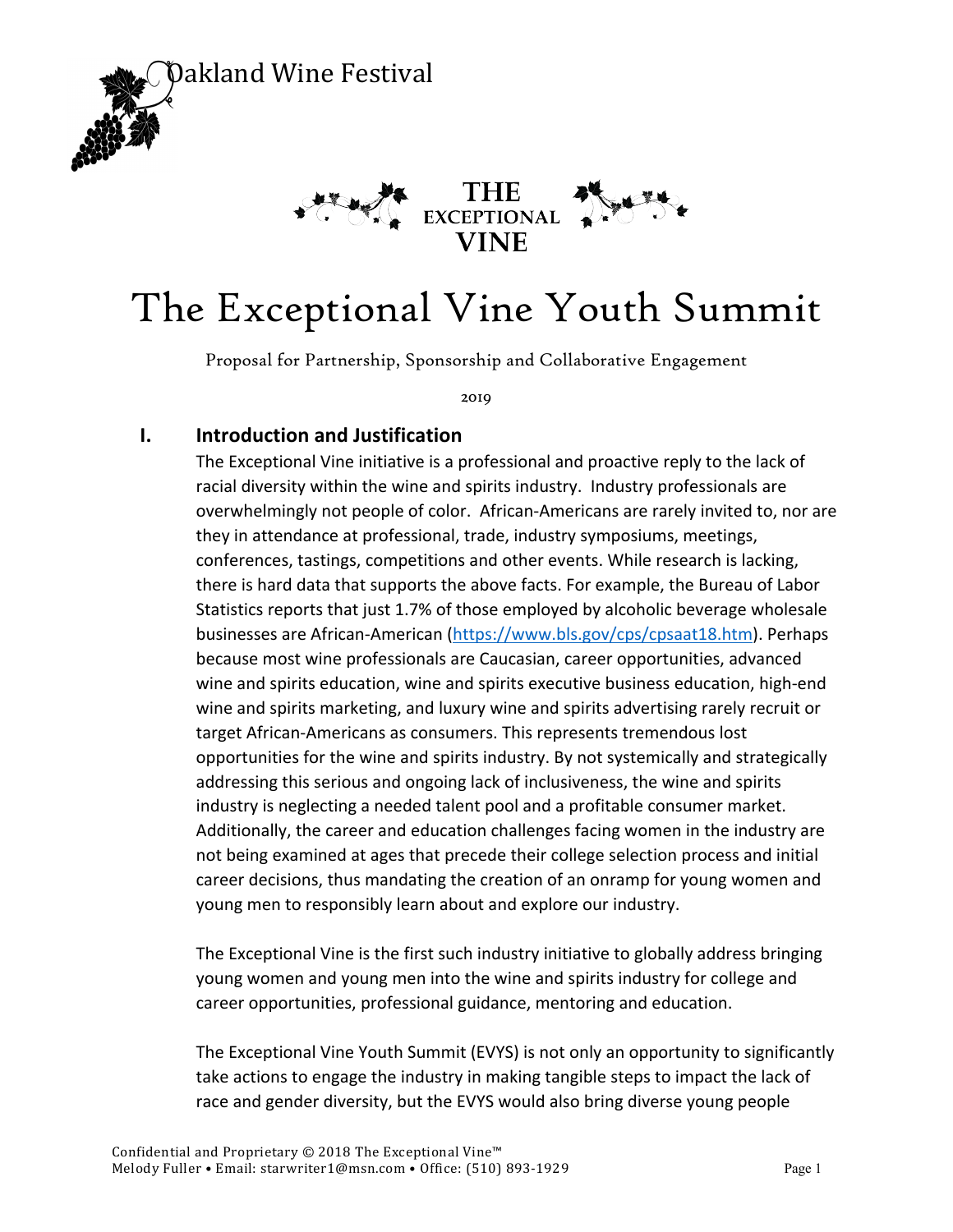together with professional wine industry leaders for a day of workshops, interactive panels and two-way commitments resulting in various measurable outcomes. Without this kind of exposure and engagement, these never considered young women and men may continue to not be aware of or seriously consider a professional wine or spirits industry career or related education options.

The purpose of the EVYS is to debut a well thought out Youth Summit that provides a long-term impact on our industry and the young women and young men we hope and welcome and support on their path into our industry. By providing our highest professional commitments, our most creative thinking and your involvement, we will stand side-by-side with The Exceptional Vine Initiative as the global onramp for our industries comprehensive career and educational opportunities. The EVYS is the only such first professional initiative to be launched in the history of our industry.

### **II. Scope of The Exceptional Vine Youth Summit**

The first EVYS will be modest in order to deftly validate the concept. In 2019-2020, we aim to bring 50 young women and men of diverse backgrounds (high school through college) and 20 wine industry professionals together for one day. The location for the ENYS will be one that best typifies the wine and spirits industry. The young women and men will spend the day in plenary sessions, panels, workshops and a networking lunch. Later, the youth will tour the selected region, without wine tastings (due to age restrictions). After their regional experience they will meet to de-brief, create their next steps and to have dinner with the top leaders in the wine and spirits industry. The Exceptional Vine is the umbrella for every professional and educational step that the young women and men take within the summit and beyond.

## **III. Operations of The Exceptional Vine Youth Summit**

The operations of the EVYS will include the following:

- Partners with The Exceptional Vine will work with Melody Fuller to actualize the above goals and outcomes of the EVYS.
- Partners provide the funding for the EVYS.
- Melody Fuller will interface with racially diverse schools and colleges to recruit diverse students and young women.
- Partners with The Exceptional Vine will work with Melody Fuller to invite key wine and spirits industry leaders, vintners, media, Sommeliers, winery owners, winemakers, marketing and sales executives, and others to the EVYS and to collaborate with The Exceptional Vine Initiative.